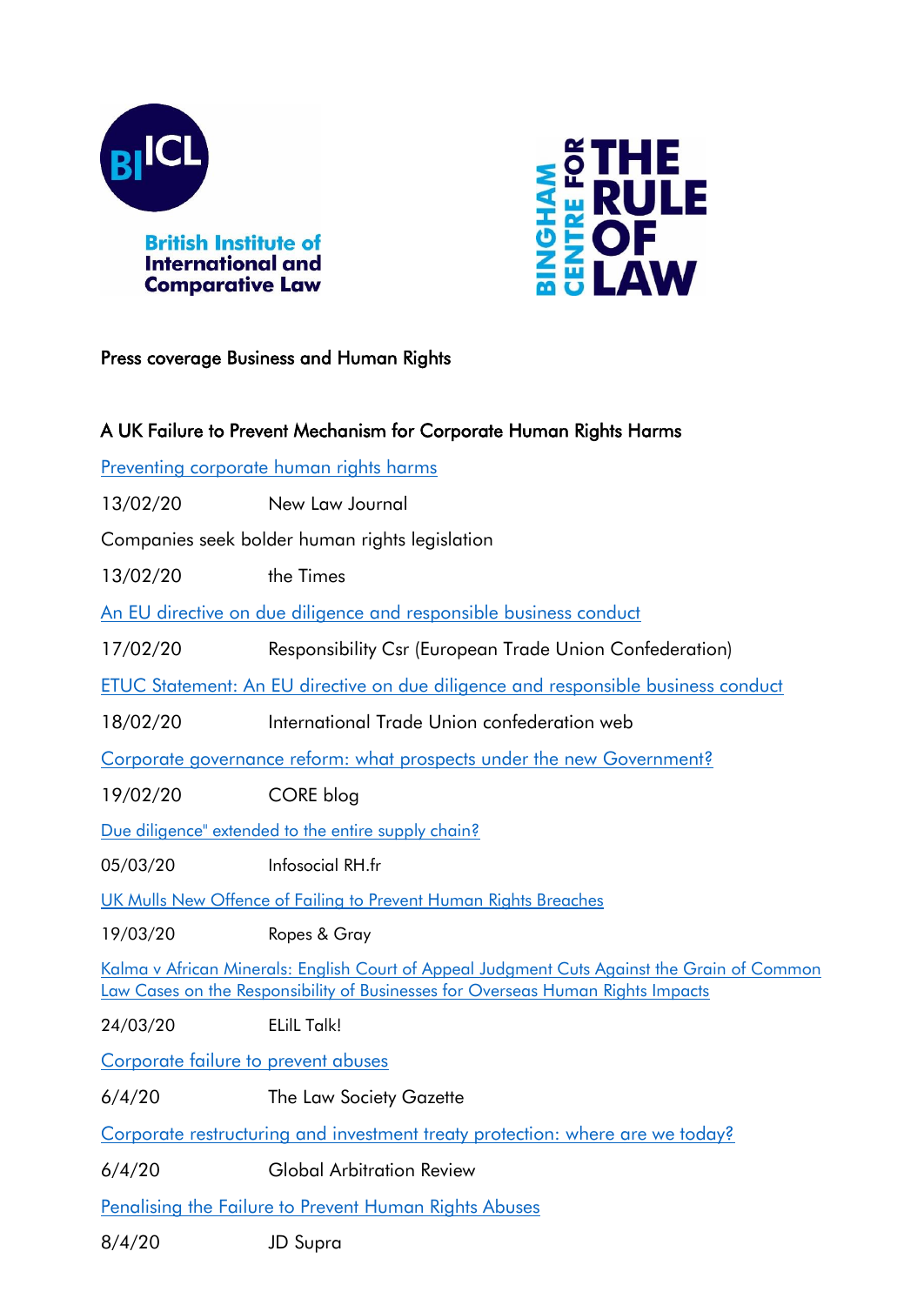[United States: Penalising The Failure To Prevent Human Rights Abuses](http://www.mondaq.com/Article/918574)

17/04/20 Mondaq [EU study on due diligence requirements through the supply chain -](https://www.lexology.com/library/detail.aspx?g=11db2e47-c3c1-408b-b027-9e982160a426) the European [Commission's ...](https://www.lexology.com/library/detail.aspx?g=11db2e47-c3c1-408b-b027-9e982160a426) [ASOS Calls for Mandatory Human Rights Due Diligence legislation](https://www.just-style.com/news/asos-calls-for-mandatory-human-rights-due-diligence-legislation_id141286.aspx) 28/04/21 Just style [The UK must take the global lead against modern slavery once more](https://www.thetimes.co.uk/article/the-uk-must-take-the-global-lead-against-modern-slavery-once-more-gs7jkr2zf) 28/04/21 The Times (paid) [Companies Coming Out in Public Support of 'Failure to Prevent' Law on Human Rights](https://www.jdsupra.com/legalnews/companies-coming-out-in-public-support-4234464/)  **[Obligations](https://www.jdsupra.com/legalnews/companies-coming-out-in-public-support-4234464/)** 

11/05/21 JD Supra

## European Commission study on due diligence in supply chains

[EU Commission could oblige companies to carry out controls](https://www.archynewsy.com/eu-commission-could-oblige-companies-to-carry-out-controls/)

24/02/20 Archnewsy.com

[European Commission could undertake companies to control supply](https://www.handelsblatt.com/politik/international/gueterproduktion-eu-kommission-koennte-firmen-zur-kontrolle-von-lieferketten-verpflichten/25576778.html?ticket=ST-9583755-p5doagHGdwmWR9ghs3wD-ap1)

24/02/20 Handelsblatt

[Commission study shows that new EU law would improve companies' respect for human](https://www.oxfam.org/en/press-releases/commission-study-shows-new-eu-law-would-improve-companies-respect-human-rights)  [rights](https://www.oxfam.org/en/press-releases/commission-study-shows-new-eu-law-would-improve-companies-respect-human-rights)

24/02/20 Oxfam Blog

European Commission publishes study on due diligence requirements through the supply chain

24/02/20 Principles for responsible investment newsletter

[Joint civil society response to the European Commission study into supply chain due](https://corporatejustice.org/news/16803-joint-civil-society-response-to-the-european-commission-study-into-supply-chain-due-diligence)  [diligence](https://corporatejustice.org/news/16803-joint-civil-society-response-to-the-european-commission-study-into-supply-chain-due-diligence)

24/02/20 European Coalition for corporate Justice

[The Impact Economy Brief 6 March](https://bateswells.co.uk/2020/03/the-impact-economy-brief-6-march/)

06/03/20 Bates Wells & Braithwaite

[Business and due diligence: the EU calls for greater environmental protection](https://www.ipsoa.it/documents/impresa/contratti-dimpresa/quotidiano/2020/03/07/imprese-due-diligence-ue-chiede-maggiori-tutele-ambiente)

07/03/20 IPSOA

[Human rights: Commission study on corporate due diligence](https://akeuropa.eu/de/menschenrechte-kommissionsstudie-zu-unternehmerischen-sorgfaltspflichten)

06/03/20 Austrian Federal Chamber of Labour

[Upcoming conflict minerals regulation does not cover major technology companies](https://www.computerweekly.com/feature/Upcoming-conflict-minerals-regulation-does-not-cover-major-technology-companies)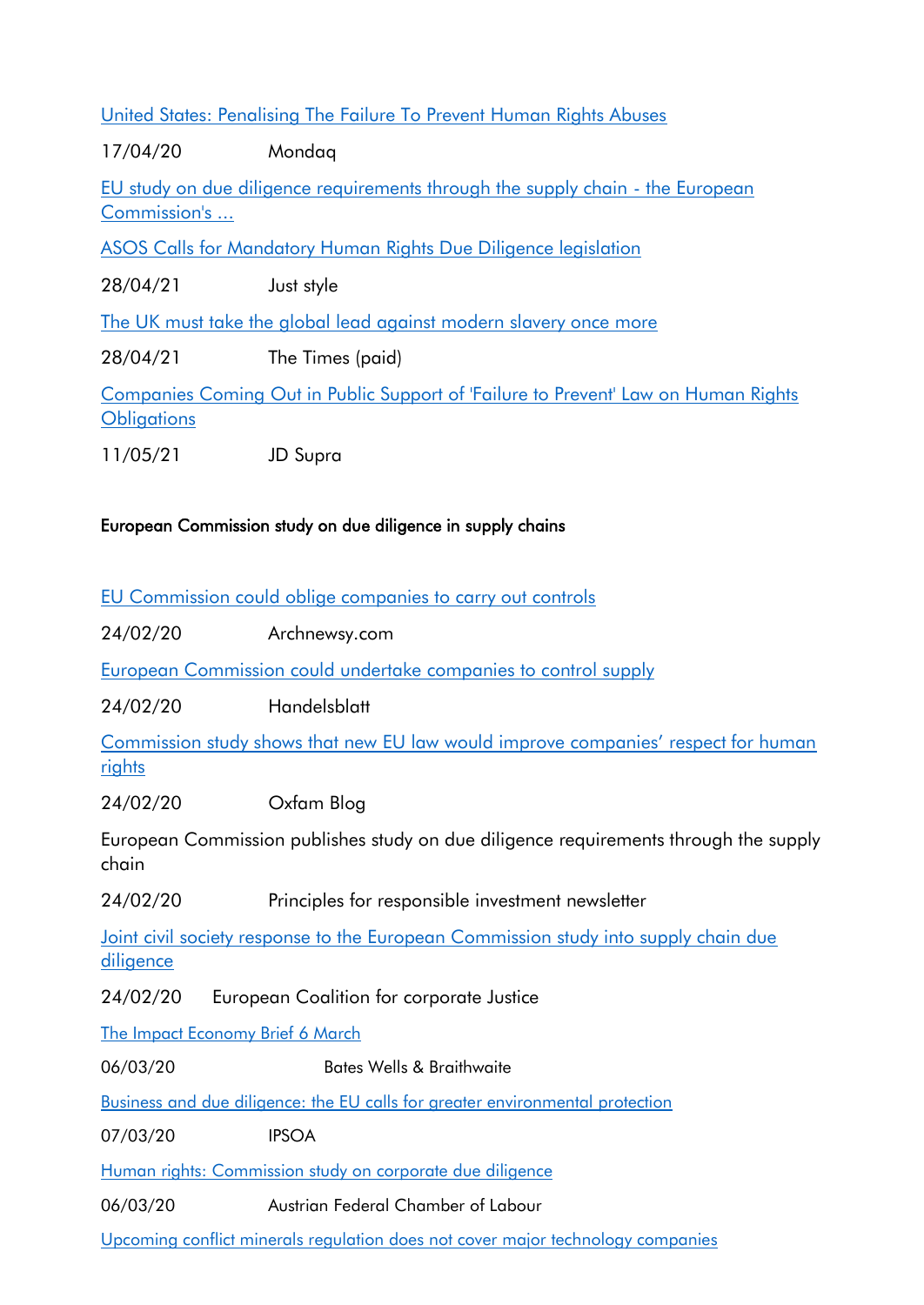| 09/03/20                                                                                       | Computer Weekly                                                                     |  |
|------------------------------------------------------------------------------------------------|-------------------------------------------------------------------------------------|--|
| Corporate Duty to Prevent Human Rights Impacts - A Way Forward for UK Legislation?             |                                                                                     |  |
| 12/3/20                                                                                        | Cambridge Core Blog                                                                 |  |
| Corporate failure to prevent abuses                                                            |                                                                                     |  |
| 6/4/20                                                                                         | The Law Society Gazette                                                             |  |
| Corporate restructuring and investment treaty protection: where are we today?                  |                                                                                     |  |
| 6/4/20                                                                                         | <b>Global Arbitration Review</b>                                                    |  |
|                                                                                                | Penalising the Failure to Prevent Human Rights Abuses                               |  |
| 8/4/20                                                                                         | <b>JD Supra</b>                                                                     |  |
|                                                                                                | United States: Penalising The Failure To Prevent Human Rights Abuses                |  |
| 17/04/20                                                                                       | Mondaq                                                                              |  |
| supply chain                                                                                   | The European Commission publishes a study on due diligence requirements through the |  |
| 17/4/20                                                                                        | Cambridge Core Blog                                                                 |  |
| EU study on due diligence requirements through the supply chain - the European<br>Commission's |                                                                                     |  |
| 20/04/20                                                                                       | Lexology                                                                            |  |
|                                                                                                |                                                                                     |  |
| <b>EU Policy Update: April</b>                                                                 |                                                                                     |  |
| 30/04/20                                                                                       | Responsible Investor                                                                |  |
| Proposal for an EU wide mandatory human rights due diligence law                               |                                                                                     |  |
| 01/05/20                                                                                       | Norton Rose online                                                                  |  |
| <u>human rights</u>                                                                            | The EU Commission will introduce mandatory due diligence for environmental and      |  |
| 03/05/20                                                                                       | Økonomisk Ugebrev - Samfundsansvar                                                  |  |
| <u>Something for Europeans to celebrate – a new social contract begins to emerge?</u>          |                                                                                     |  |
| 04/05/20<br>Blog                                                                               | Open Democracy & Business and Human Rights Resource Centre                          |  |
|                                                                                                | <u>We need mandatory due diligence laws to fix our broken supply chains</u>         |  |
| 04/05/20                                                                                       | The FCPA Blog                                                                       |  |
| emerge?                                                                                        | #COVID-19 – Something for Europeans to celebrate: A new social contract begins to   |  |
| 06/05/20                                                                                       | <b>EU</b> Reporter                                                                  |  |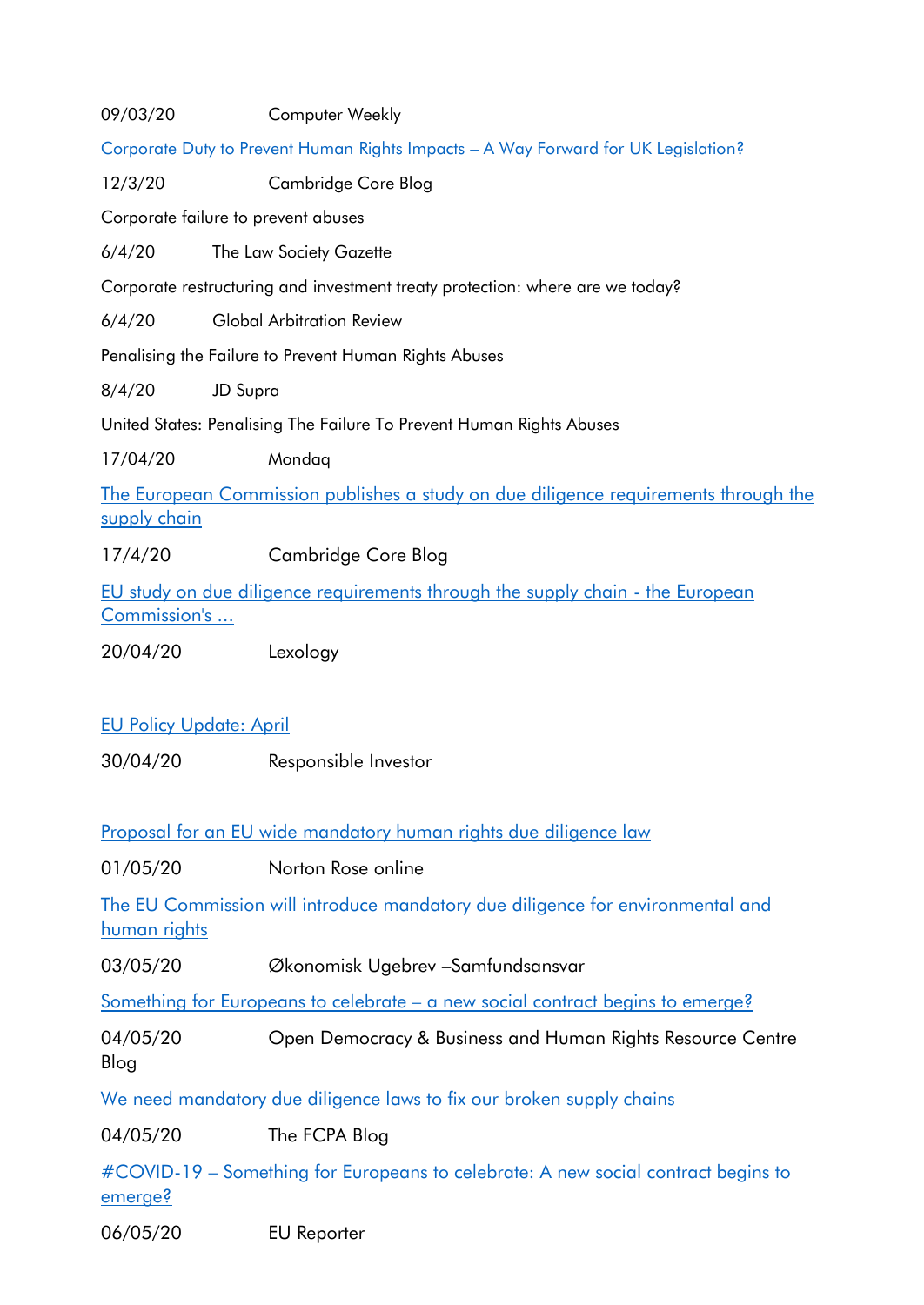[European Union Justice Commissioner Commits to Regulation on Corporate Human](https://www.lexblog.com/2020/05/07/european-union-justice-commissioner-commits-to-regulation-on-corporate-human-rights-and-environmental-due-diligence/)  [Rights and Environmental Due Diligence](https://www.lexblog.com/2020/05/07/european-union-justice-commissioner-commits-to-regulation-on-corporate-human-rights-and-environmental-due-diligence/)

07/05/20 Lex Blog & Covington

[Swed Watch welcomes EU human rights due diligence plans](https://swedwatch.org/themes/high-risk-and-conflict-areas/swedwatch-welcomes-plans-for-eu-human-rights-due-diligence-legislation/)

08/05/20 Swed Watch

[Is the UK Heading Towards a Duty on Businesses to Prevent Breaches of Human Rights?](https://www.natlawreview.com/article/uk-heading-towards-duty-businesses-to-prevent-breaches-human-rights)

12/05/20 National Law Review, Lex Blog, Squire Patton Boggs

[Business and Human Rights: Mandatory human rights due diligence](https://www.mayerbrown.com/en/perspectives-events/publications/2020/05/business-and-human-rights-mandatory-human-rights-due-diligence-european-commission-to-introduce-a-legislative-initiative-by-2021) – European [Commission to introduce a legislative initiative by 2021](https://www.mayerbrown.com/en/perspectives-events/publications/2020/05/business-and-human-rights-mandatory-human-rights-due-diligence-european-commission-to-introduce-a-legislative-initiative-by-2021)

19/05/20 Mayer Brown online

[The COVID Crisis pushes the European Union to accelerate the deployment of the duty](https://www.novethic.fr/actualite/entreprise-responsable/isr-rse/devoir-de-vigilance-la-crise-du-covid-19-accelere-son-etendue-a-l-union-europeenne-148542.html)  [of vigilance](https://www.novethic.fr/actualite/entreprise-responsable/isr-rse/devoir-de-vigilance-la-crise-du-covid-19-accelere-son-etendue-a-l-union-europeenne-148542.html)

19/05/20 Novethic

[Introductory Remarks by Commissioner Phil Hogan at OECD Global Forum on](https://ec.europa.eu/commission/commissioners/2019-2024/hogan/announcements/introductory-remarks-commissioner-phil-hogan-oecd-global-forum-responsible-business-conduct_en)  [Responsible Business Conduct](https://ec.europa.eu/commission/commissioners/2019-2024/hogan/announcements/introductory-remarks-commissioner-phil-hogan-oecd-global-forum-responsible-business-conduct_en)

19/05/20 European commission Website

[EU Mandatory Human Rights Due Diligence Legislation to Be Proposed in Early 2021](EU%20Mandatory%20Human%20Rights%20Due%20Diligence%20Legislation%20to%20Be%20Proposed%20in%20Early%202021)

26/05/20 Ropes & Gray

[European Union: EU Mandatory Human Rights Due Diligence Legislation To Be](http://www.mondaq.com/uk/human-rights/942268/eu-mandatory-human-rights-due-diligence-legislation-to-be-proposed-in-early-2021-)  [Proposed In Early 2021](http://www.mondaq.com/uk/human-rights/942268/eu-mandatory-human-rights-due-diligence-legislation-to-be-proposed-in-early-2021-)

28/05/20 mondaq

[Human Rights and Environment: EU to Propose Legislation Requiring Due Diligence](https://www.sidley.com/en/insights/publications/2020/05/human-rights-and-environment-eu-to-propose-legislation-requiring-due-diligence-through-supply-chains)  [Through Supply Chains](https://www.sidley.com/en/insights/publications/2020/05/human-rights-and-environment-eu-to-propose-legislation-requiring-due-diligence-through-supply-chains)

May 20 Sidley

[European Union: Business And Human Rights: Mandatory Human Rights Due Diligence](http://www.mondaq.com/uk/human-rights/943244/business-and-human-rights-mandatory-human-rights-due-diligence-european-commission-to-introduce-a-legislative-initiative-by-2021)  – [European Commission To Introduce A Legislative Initiative By 2021](http://www.mondaq.com/uk/human-rights/943244/business-and-human-rights-mandatory-human-rights-due-diligence-european-commission-to-introduce-a-legislative-initiative-by-2021)

29/05/20 Mondaq

[New EU mandatory human rights and environmental due diligence regime](https://www.allens.com.au/insights-news/insights/2020/06/new-eu-mandatory-human-rights-and-environmental-due-diligence-regime/)

1/06/20 Allens Linklaters

[Calls for European Companies to Focus on Human Rights Abuses in Supply Chain](https://www.lexology.com/library/detail.aspx?g=b3a6e1d1-f6d8-4123-9e03-18a264586d0a)

03/06/20 Steptoe

[EU-commissioned study finds increased focus on supply chain due diligence in](https://www.jdsupra.com/legalnews/uk-quarterly-review-business-crime-27707/)  [UK Quarterly Review: Business Crime, Investigations And Regulatory Enforcement](https://www.jdsupra.com/legalnews/uk-quarterly-review-business-crime-27707/)

23/06/20 Morrison Foester